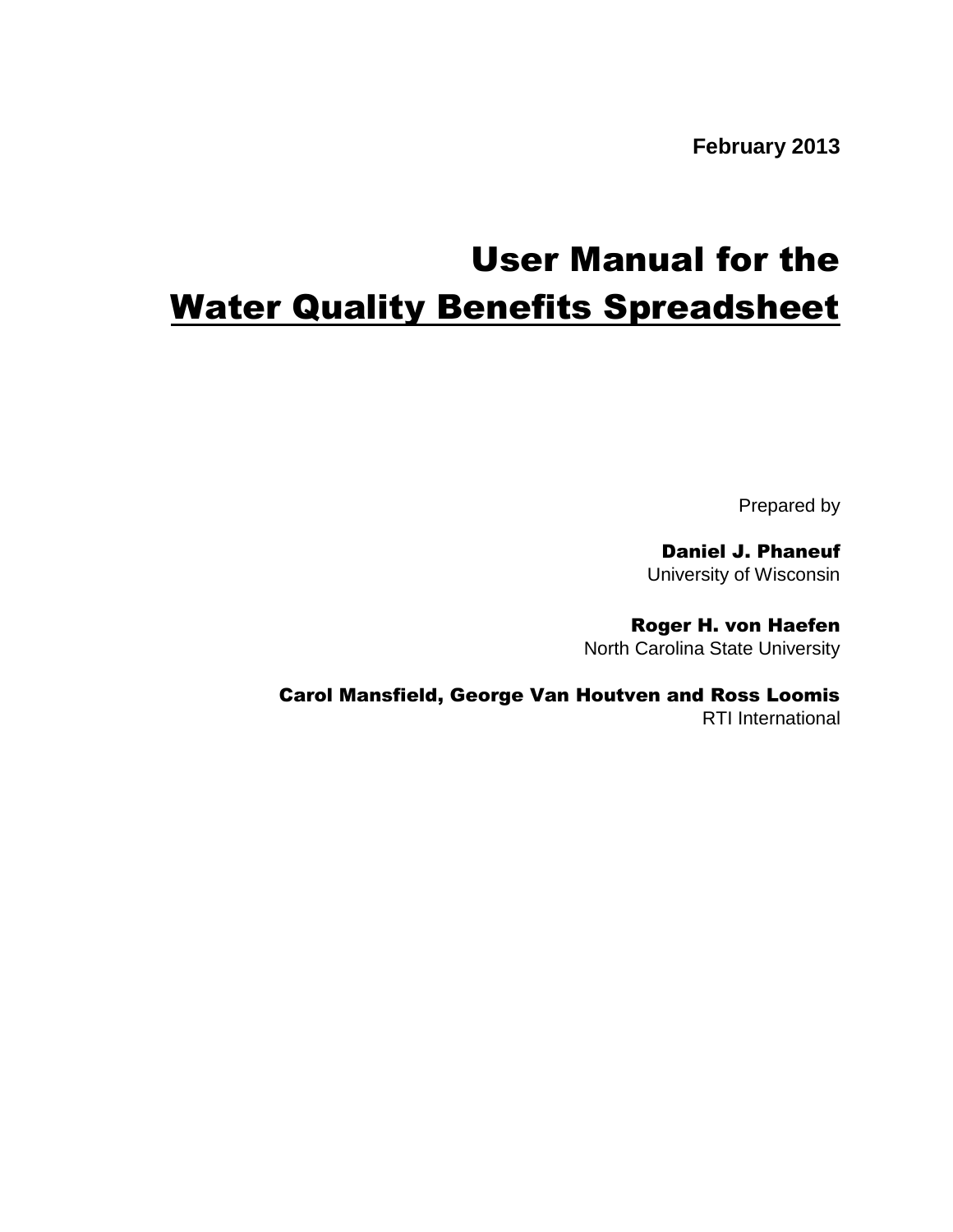# **CONTENTS**

| Section        | Page |
|----------------|------|
| $\mathbf{1}$   |      |
| $\overline{2}$ |      |
| 3              |      |
|                |      |
|                |      |
|                |      |
|                |      |
| $\overline{4}$ |      |
|                |      |
|                |      |
| 5              |      |
|                |      |
|                |      |
|                |      |
| 6              |      |
|                |      |
|                |      |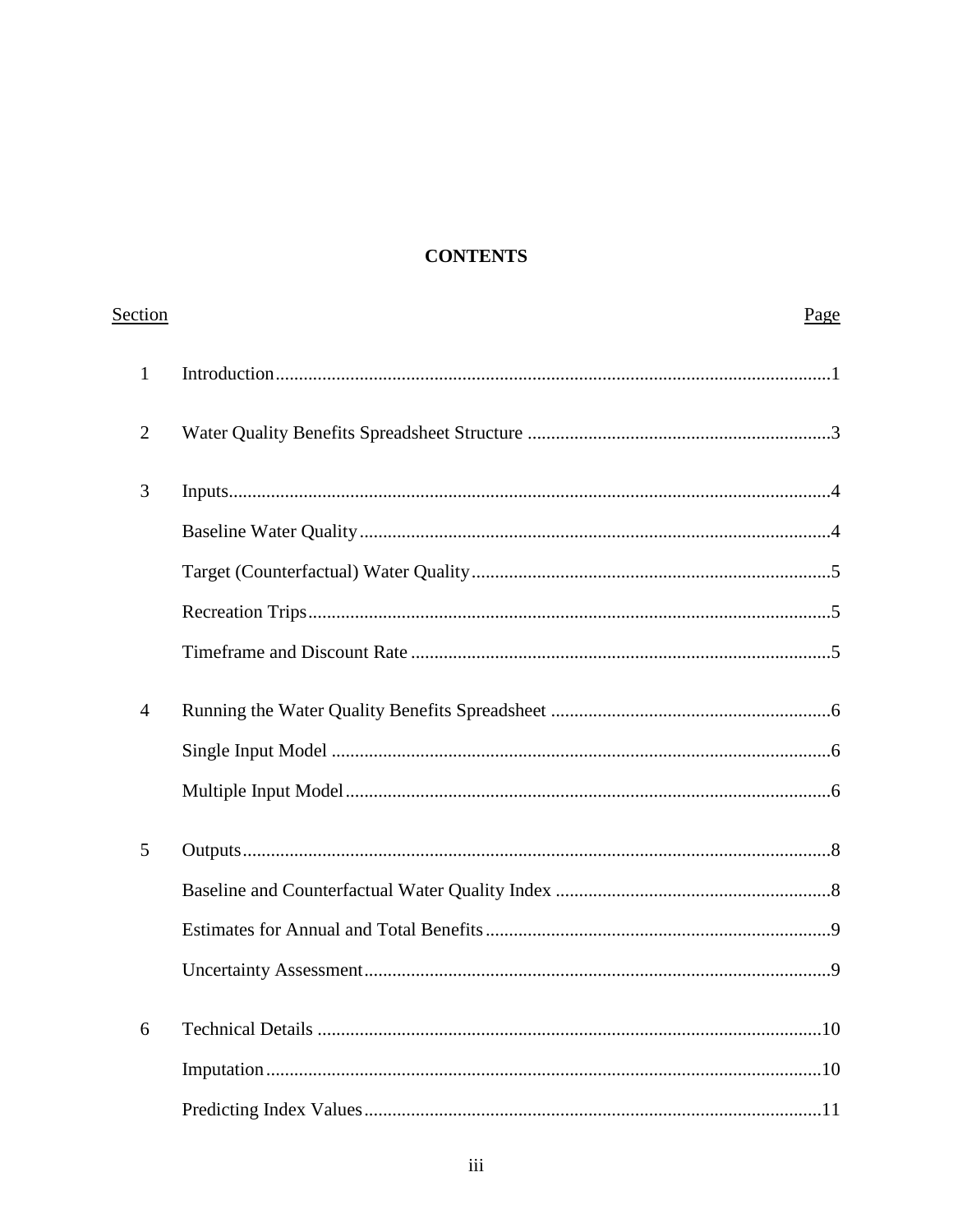| 8 |  |
|---|--|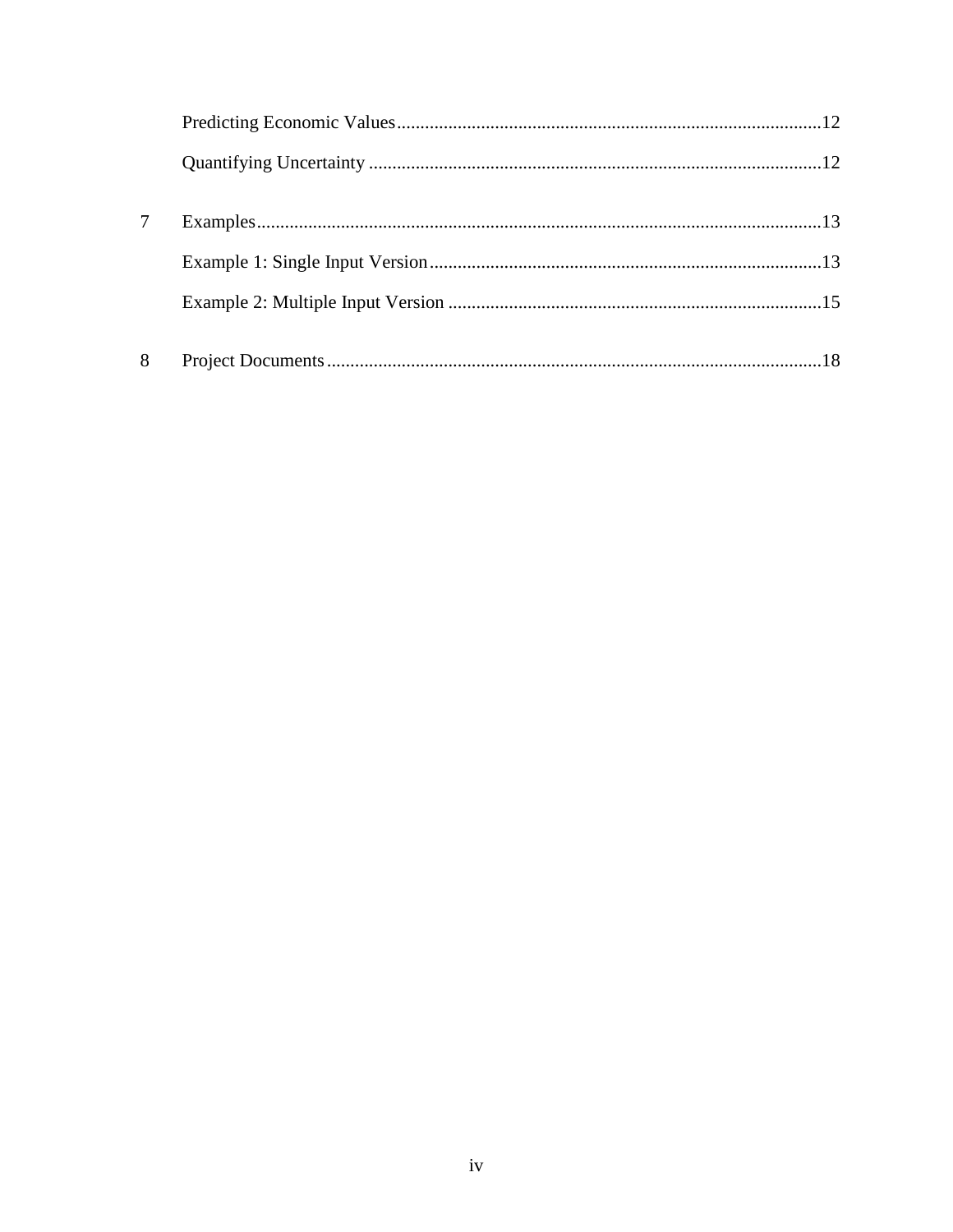# **SECTION 1 INTRODUCTION**

<span id="page-3-0"></span>The Water Quality Benefits Spreadsheet is the result of a project, funded by a grant from the U.S. Environmental Protection Agency Office of Water (Grant #X7-83381001-0), whose objective was to provide an integrated protocol for state water quality managers to use in setting numeric ambient nutrient pollution standards for surface water. The tool links measured nutrient pollution (e.g., ambient nitrogen, phosphorous) to a qualitative ranking of water quality and produces dollar-denominated benefits of nutrient reductions as they pertain to recreation services. Section 8 provides references for the two primary reports from the project that present details on the approach, the data, the analysis and the results. The Water Quality Benefits Spreadsheet uses the results from the project to create a tool that can be used to estimate the benefits of reducing nutrient pollution.

The study was conducted using water quality data from freshwater lakes in North Carolina and a survey of adults in Alabama, Georgia, Kentucky, Mississippi, North Carolina, South Carolina, Tennessee, and Virginia. Extrapolating the results from the Water Quality Benefits Spreadsheet beyond recreational use of freshwater lakes in the southeast is not recommended.

This document provides background information and instructions for using the Water Quality Benefits Spreadsheet to estimate the benefits of meeting a set of nutrient targets at a single lake undergoing policy analysis. Figure 1 outlines the general structure of the model. The user enters baseline water quality measures that are specific to the policy lake and sets the target or nutrient criteria, and the spreadsheet calculates the monetary values for the recreation benefits associated with the change from baseline water quality to the target water quality. The models underlying the spreadsheet calculations are described in the technical documents associated with the project (references are listed in Section 8). In this manual, Section 2 provides a description of the spreadsheet structure, Section 3 describes each of the necessary inputs, Section 4 explains how to run each model, and Section 5 explains the model outputs. In Sections 6 and 7, we provide more technical information on the computations that occur within the spreadsheet as well as example calculations.<sup>1</sup> Section 8 contains references for the project reports that provide the technical details underlying the Water Quality Benefits Spreadsheet.

 $\overline{a}$ 

 $1$  The workbook structure and underlying code are protected by a password. Users who wish access to the code should use the password "wq".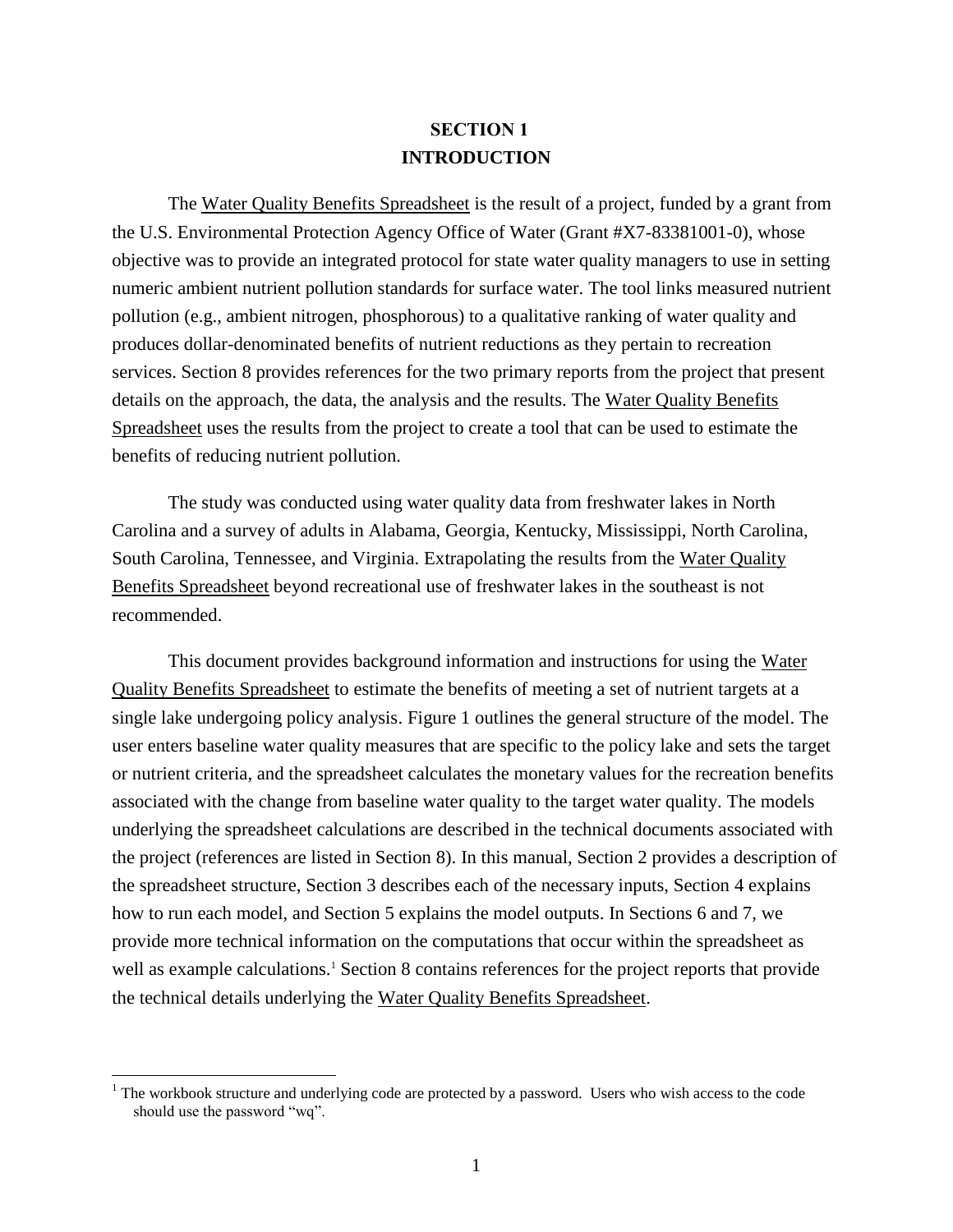

**Figure 1. Water Quality Benefits Spreadsheet Overview**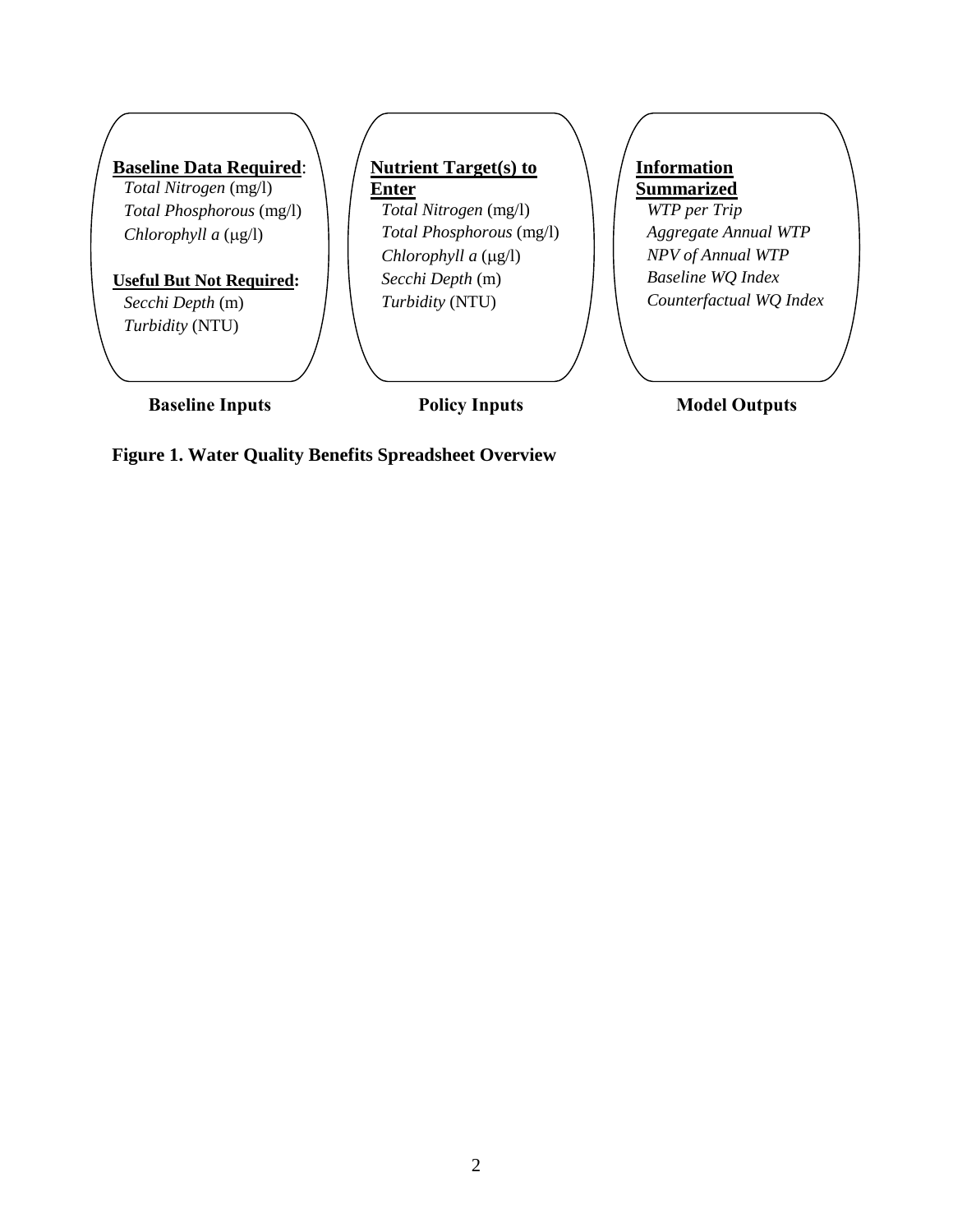### **SECTION 2**

# **WATER QUALITY BENEFITS SPREADSHEET STRUCTURE**

<span id="page-5-0"></span>The spreadsheet consists of six individual worksheets that together provide two ways of interacting with the model. The first three worksheets, labeled **Input Data**, **Output Table**, and **Chart,** comprise the *single input* version of the model. The single input version of the model uses mean values for the baseline water quality inputs to calculate the benefits of reaching the target over a designated length of time. The major assumptions used in the single input version of the model include the following:

- Baseline water quality is constant over the time period being evaluated.
- Trips to the lake are constant over the time period.
- Water quality improves to the target level immediately and stays at the target level for the entire time period.

The next three worksheets, labeled **Annual Input**, **Annual Output,** and **Annual Value Chart**, comprise the *multiple input* version of the model. The multiple input version of the model allows for more realism in how policies are defined. The user may vary the water quality baseline, targets, and other inputs annually over a designated number of years. With the multiple input version of the model, the user can

- enter new values for baseline water quality for each year (e.g., allowing baseline water quality to deteriorate over time),
- increase the number of trips to the lake over time as water quality improves, and
- enter intermediate targets for each year to account for interim benefits as water quality improves before reaching the final target.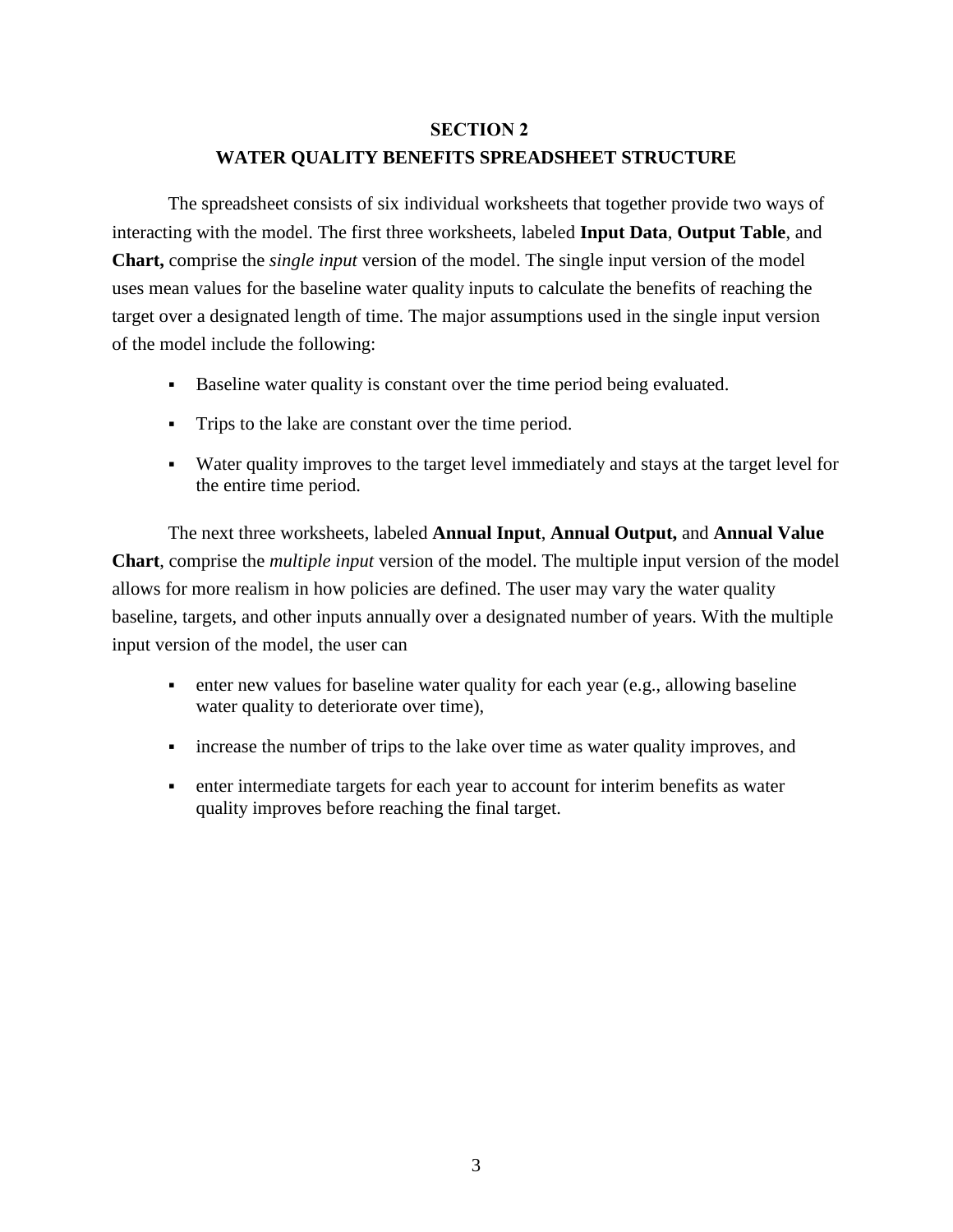# **SECTION 3 INPUTS**

<span id="page-6-0"></span>Both the single and multiple input versions of the model require similar inputs. In general, these inputs include

- water quality values that establish the baseline conditions at the lake;
- water quality values that establish the policy target—or counterfactual—conditions at the lake;
- an estimate of the annual number of recreation visits to the lake;
- the number of years over which the policy is to be evaluated; and
- a discount rate.

We describe each of these inputs in turn. Section 4 describes how to enter the inputs and run the model.

### <span id="page-6-1"></span>**Baseline Water Quality**

Our protocol defines baseline water quality using the ambient concentrations of five nutrient parameters: total nitrogen (TN, mg/l), total phosphorous (TP, mg/l), chlorophyll a (CLA,  $\mu$ g/l), Secchi depth (S, m), and turbidity (T, NTU). The user <u>must</u> have an estimate of baseline values for TN, TP, and CLA, measured in the units shown above. The model will impute values for S and T if needed, however measured values provided by the user will probably be more reliable.

The *single input* version of the model starts with the **Input Data** worksheet, where the user enters a single row of nutrient values according to the column headings. The single row might be based on the mean or median of several monitoring station readings or the output from a simulation model. The user must enter data for TN, TP, and CLA; entering data for S and T is optional but recommended. If data for S and/or T are not available, values will be imputed from the other parameters (see Section 6 of this manual for details on the imputation). After the model is executed, if there are imputed values for S and/or T, they are shown in red.

The *multiple input* version of the model allows the user to enter baseline data for multiple years, allowing the baseline to change (e.g., deteriorate or improve) in future years. Using the **Annual Input Data** worksheet, the user can enter different baseline values for TN, TP, and CLA (and S and T) for each year of the analysis. The row of values for each year is entered according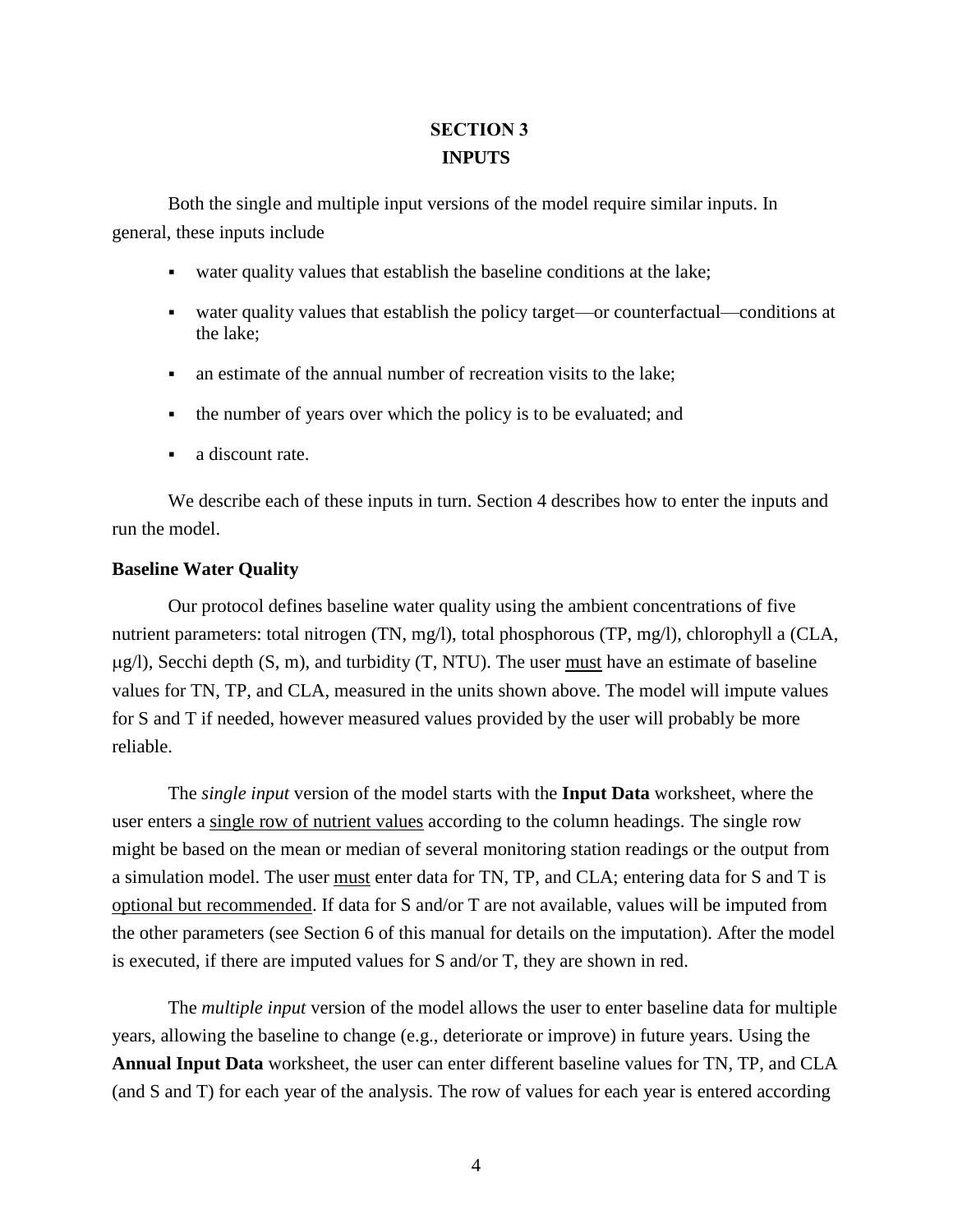to the year index in the time column. For example, if the user wants to analyze the benefits of a policy over the next 10 years, s/he can enter different values for TN, TP, and CLA (and S and T) as they are expected to evolve without a policy intervention. As in the single input case, the data are entered according to the column headings, and values for S and T are imputed if not provided.

# <span id="page-7-0"></span>**Target (Counterfactual) Water Quality**

The model estimates the benefits of achieving a particular set of nutrient criteria targets, which we refer to as the counterfactual nutrient values, relative to baseline levels. For the counterfactual nutrient values, the user must enter criteria s/he wants to evaluate. For both the single and multiple input versions, criteria can be entered in one of two ways:

- Evaluating criteria based on a target for a single parameter (e.g., a target value for CLA): Any one of the five water quality measures can be selected.
- Evaluating criteria based on a combination of multiple parameters (e.g., targets for both TN and TP concentrations): Any combination of two or more of the water quality measures can be selected.

Section 4 provides details on how the counterfactual values are entered.

### <span id="page-7-1"></span>**Recreation Trips**

The model estimates the benefits accruing to recreational users of the lake. The benefits to recreational users can come from the enhanced value of existing trips or from new trips that occur due to the improvement. The user needs to enter an estimate of the total annual visits to the lake that will occur once the target quality level is in place. If the user is uncertain about future visitation under improved water quality conditions, current visitation provides a conservative approximation of future visitation in these circumstances.

#### <span id="page-7-2"></span>**Timeframe and Discount Rate**

Many policies have costs and benefits that unfold over multiple years. Typically, policy analysis evaluates the benefits and costs of a water quality target over a set number of years. The model allows a user to enter the number of years over which the benefits are to be evaluated. To calculate the net present value (NPV) of the benefits over time, a discount rate must be specified. The discount rate deflates the value of future dollars to make them comparable to current dollars. If the user wants to calculate the undiscounted value of benefits, the discount rate can be set to 0%.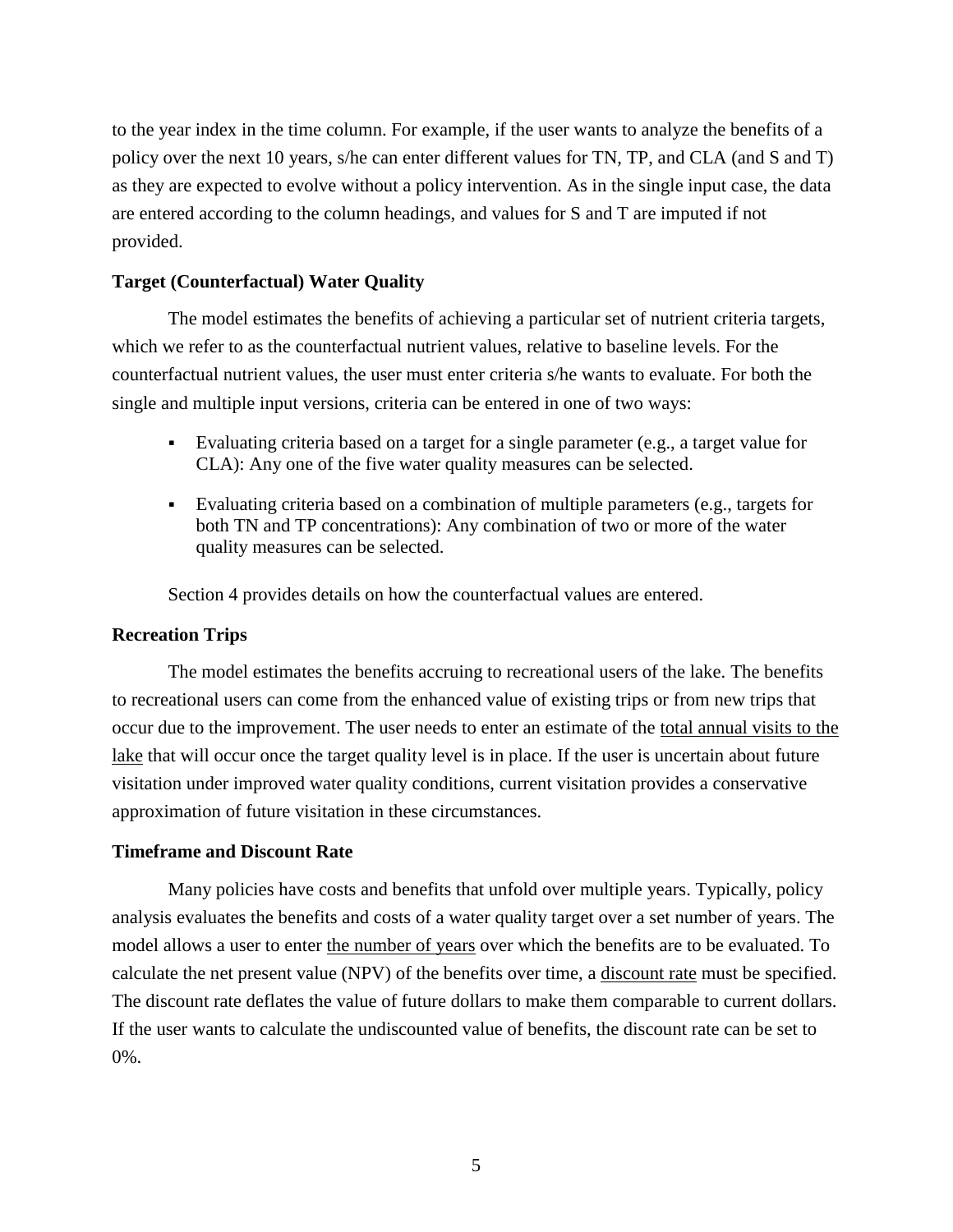### **SECTION 4**

### **RUNNING THE WATER QUALITY BENEFITS SPREADSHEET**

<span id="page-8-0"></span>The single and multiple input versions of the model run in slightly different ways. We describe each model below.

### <span id="page-8-1"></span>**Single Input Model**

- 1. Enter a single row of baseline data for TN, TP, and CLA (and if possible S and T) into the **Input Data** worksheet following the column headings.
- 2. Click on the button "Launch Model" on the right-hand side of the worksheet. A box called **"Model Options"** will appear.
- 3. In the first column, the user enters the expected number of recreational trips per year to the lake under the improved (or counterfactual) water quality conditions. The user enters a single number is provided, which is assumed to hold for the entire time frame of the analysis. Next the user enters the number of years over which benefits are to be computed (and discounted), and finally, the user enters a discount rate (e.g., 3%). It is possible to enter zero for the discount rate.
- 4. In the second column, the user enters the target (or counterfactual) nutrient value(s). The form prompts the user for information on nutrient targets to be evaluated. The user indicates via a checked box the parameter(s) for which explicit numeric criteria will be entered and then enters the target value $(s)$ , measured in the units defined above. Parameters that do not have an explicit target value are then imputed from those that do. The imputation strategy is described in Section 6 of this manual. Once the model is executed, any imputed target values are shown in light grey on the form and red on the input worksheet. To erase the nutrient values and enter new values, click on "Reset Defaults" (found at the bottom of the Model Options box). After all inputs have been provided, the user clicks "Run" (found at the bottom of the Model Options box). The model will run and the worksheet labeled **Output Table** will open.

# <span id="page-8-2"></span>**Multiple Input Model**

1. All the input data for the multiple input model are entered in the **Annual Input Data** worksheet. The user can type the values for each column directly into the worksheet or copy data from another spreadsheet organized according to the headings in the first row. Column A lists the years over which the analysis takes place. The values for columns B through L can vary by year. Column B contains the number of recreational trips expected in each year. Columns C to G contain the baseline water quality measures for TP, TN, CHA, S, and T. As described above, values for TP, TN, and CHA must be entered, but S and T are optional. Once the model is executed, the imputed values for S and/or T are shown in the worksheet if not specified in the data. Columns H to L contain the target (counterfactual) values for at least one of the five water quality measures or some combination of two or more of the measures. Again the imputed values will be shown in the worksheet when the model is executed. Note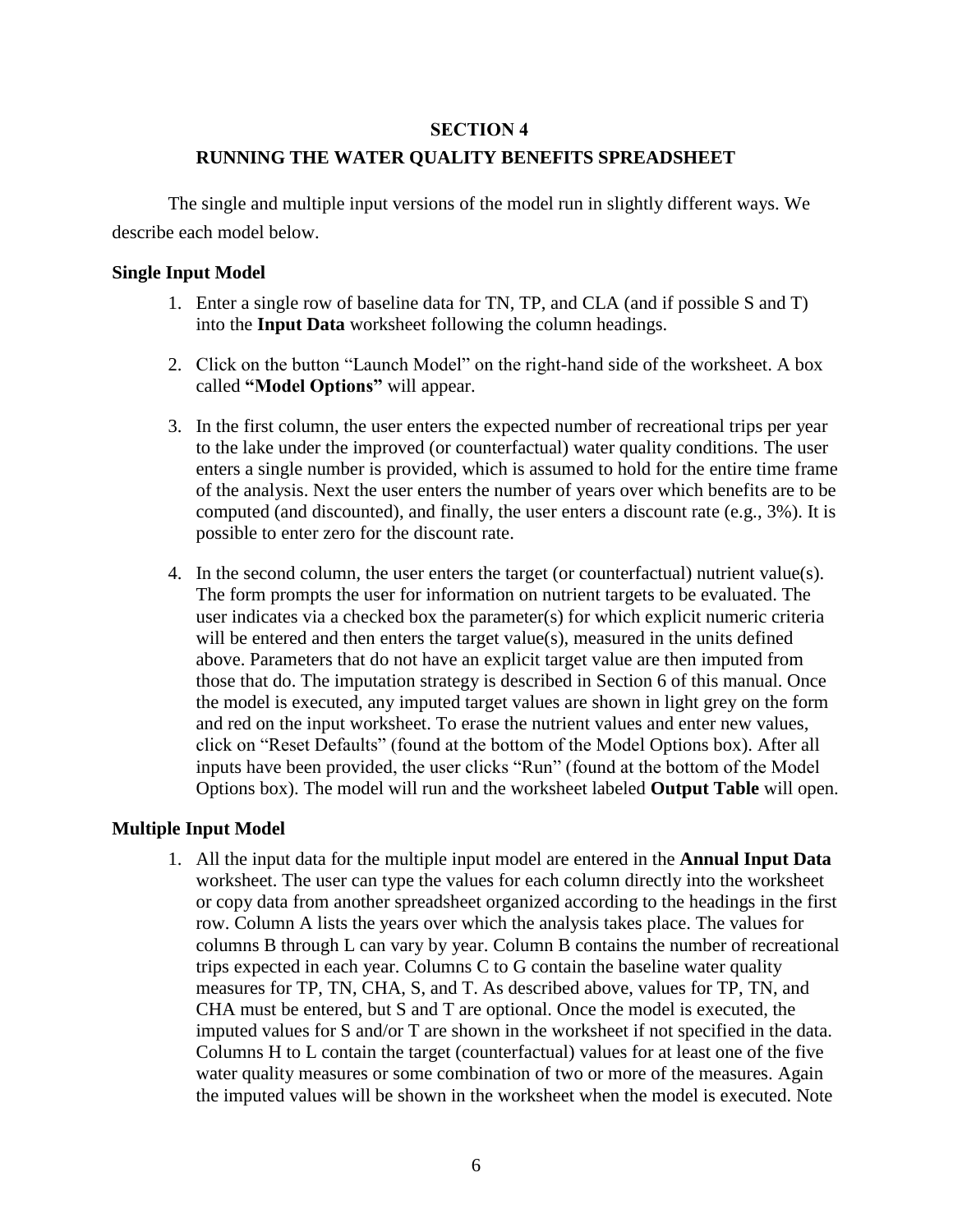that the user does not provide a discount rate. The NPVs of the benefits at four discount rates (0%, 3%, 5%, and 7%) are provided as part of the output.

2. After all inputs have been provided, the user clicks "Launch Annual Model" (found on the right side of the worksheet). The model will run and the worksheet labeled "Annual Output" will open.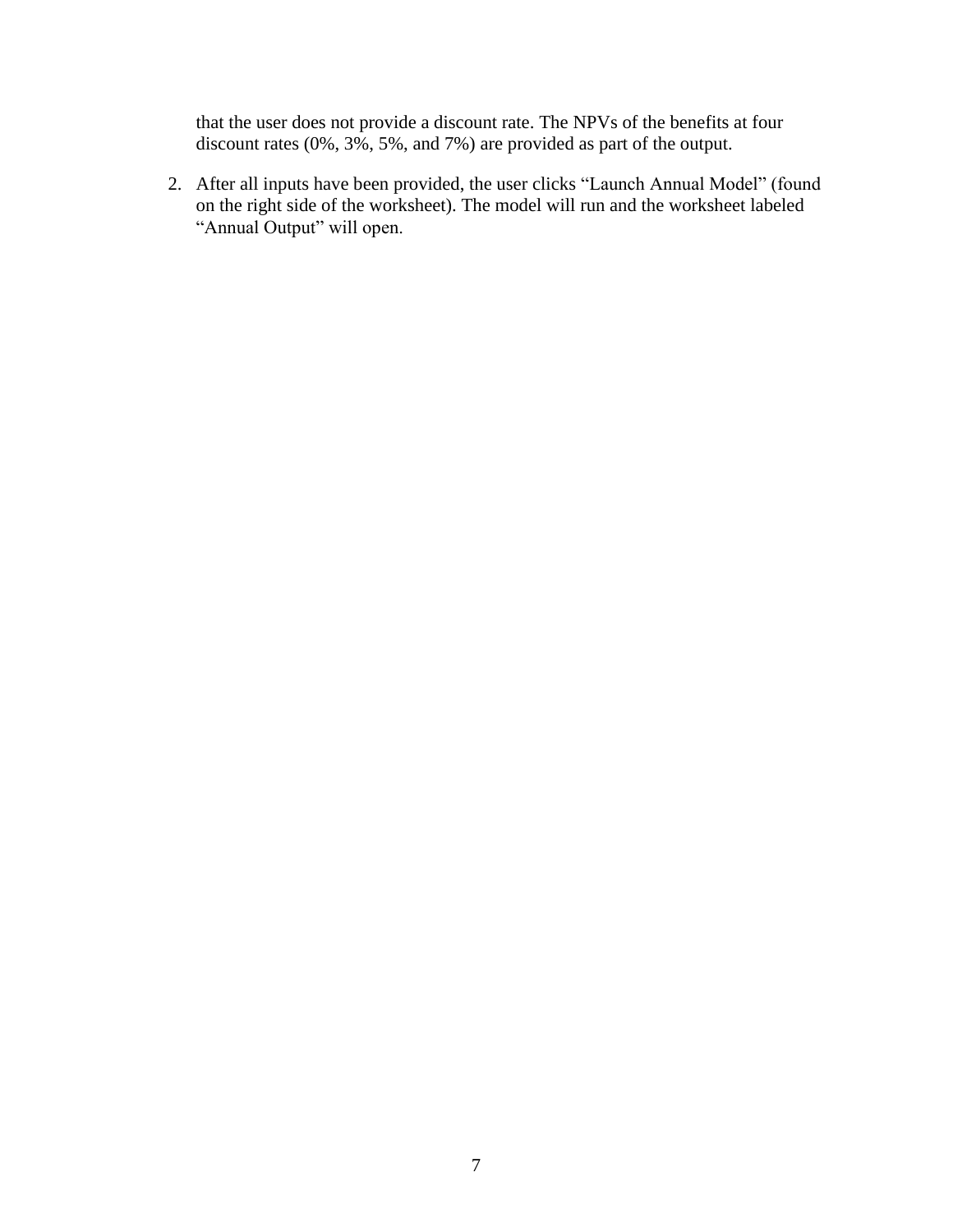# **SECTION 5 OUTPUTS**

<span id="page-10-0"></span>The spreadsheet model provides four pieces of output information:

- a prediction for the baseline water quality index;
- a prediction for the improvement in the water quality index arising if the target (counterfactual) is met;
- point estimates for the recreation-based benefits of improving water quality from baseline to the target (counterfactual) level (per-trip, aggregate annual, and NPV for the annual and aggregate); and
- summaries of uncertainty associated with the benefit estimates.

The *single input* version of the model provides details for all of these, while the *multiple input* version focuses only on the annual and total benefits. We describe each of the outputs in turn.

### <span id="page-10-1"></span>**Baseline and Counterfactual Water Quality Index**

The modeling framework takes readings of TN, TP, CLA, S, and T and converts them to a single dimension ordinal index of eutrophication (described in detail in the project documents listed in Section 8). We defined five categories of lake water quality based on their nutrient status: A, B, C, D, and E, where A is the best quality and E is the worst quality. These are assigned the numbers  $A = 1$ ,  $B = 2, ..., E = 5$ . Because the actual level of eutrophication for a particular lake will depend on other factors in addition to the five nutrients, an underlying statistical model predicts the probability that a lake with a specific set of nutrient values might fall into each of the five eutrophication categories. The statistical model estimates a continuous number contained in the (1,5) interval that provides an index of the baseline level of eutrophication for the lake. Likewise, the model uses the nutrient concentration targets provided by the user to compute the same index of the potential improvement in the water quality of the lake.

For the *single input* version of the model, the **Output Table** worksheet contains a summary of the results along with measures to characterize the uncertainty in the results. For each output, the rows provide the mean estimate, the standard deviation, the minimum, the 1st quartile (the 25th percentile), the median (the 50th percentile), the 3rd quartile (the 75th percentile), and the maximum (labels appear in column A). Columns B to K [labeled prob(1), ... ,prob(5)] report the estimated probability that a lake with the baseline nutrient levels entered by the user would fall into each of the five eutrophication categories. Column L contains the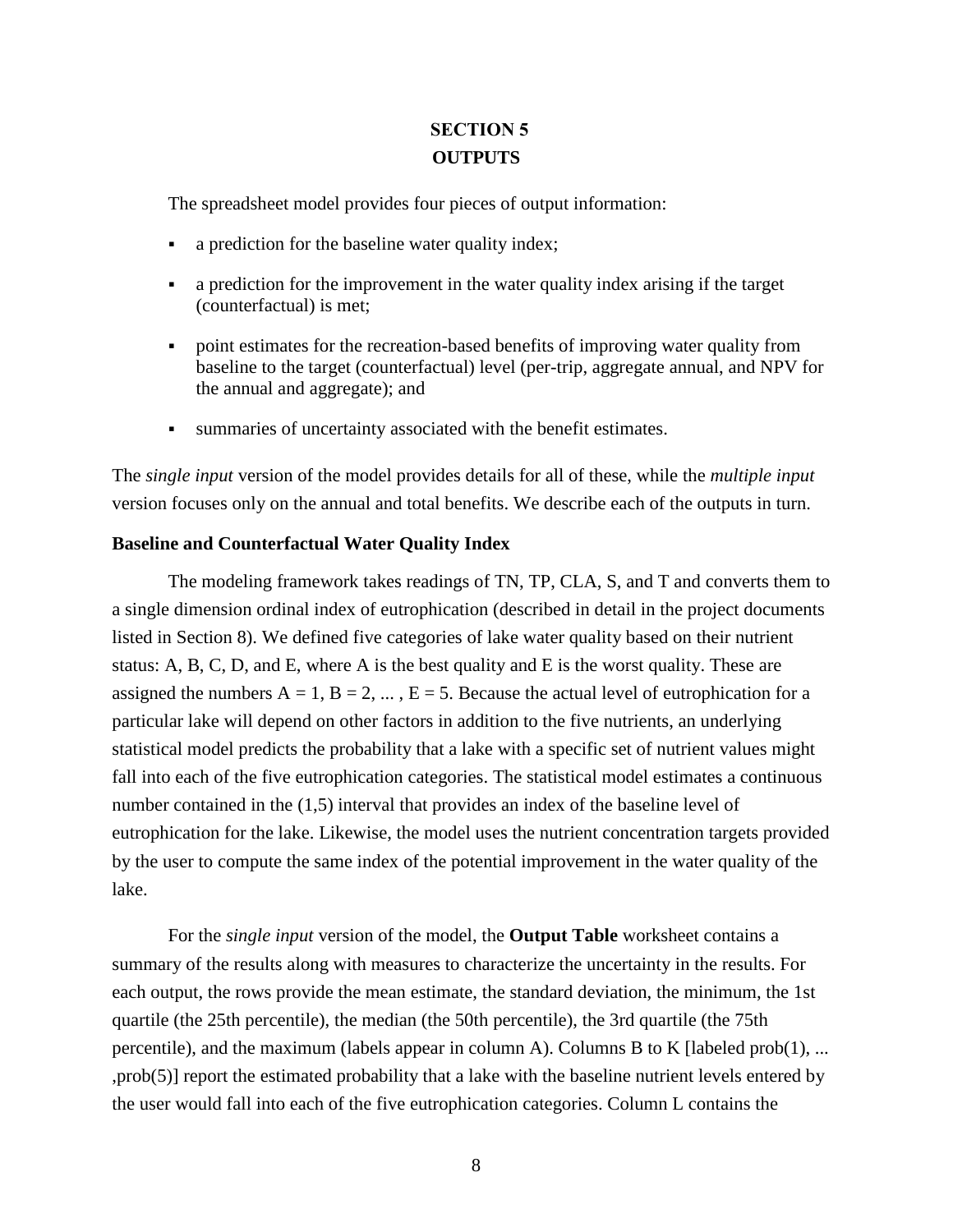computed index of water quality for baseline conditions and, in column M, the index for the new, improved level arising from the nutrient criteria targets. Detailed summaries of the probabilities and indices are not provided in the output for the *multiple input* version of the model.

### <span id="page-11-0"></span>**Estimates for Annual and Total Benefits**

The Water Quality Benefits Spreadsheet uses an underlying economic model that computes the per-trip value of moving from the baseline to a proposed criteria-based value for the water quality index. The change in the water quality index, along with the numbers for the total annual trips feed into another statistical model that computes the annual aggregate benefits from the criteria under evaluation. The total benefits are computed for the user-defined benefits time frame and discount rate.

For the *single input* model, the **Output Table** worksheet contains a summary of the distributions for the per-trip value of the improvement (column N), as well as summaries for the annual aggregate benefits (column O) and total NPV of benefits (column P). The total NPV distribution is also shown graphically in the plot contained in the **Chart** worksheet.

For the *multiple input* model version, the worksheet **Annual Output** contains the benefit estimates. The distribution of the annual aggregate value of the benefits for each of the policy years is shown in columns B through H. Columns K to O show the distribution for the NPV using four different candidate discount rates.

### <span id="page-11-1"></span>**Uncertainty Assessment**

Estimates of water quality changes and economic benefits are subject to uncertainty from a number of sources including the baseline data, the functional form of the model, and the parameters. Some sources of uncertainty can be quantified, while others cannot. The uncertainty surrounding the underlying statistical and economic models that produce the water quality indices and per-trip values can be quantified to some degree. For the baseline probabilities, baseline and counterfactual water quality index, per trip value, annual value, and NPV, the standard deviations and order statistics (e.g., median, percentiles) shown in the **Output Table** and **Annual Output** worksheets reflect the uncertainty in the underlying statistical and economic models.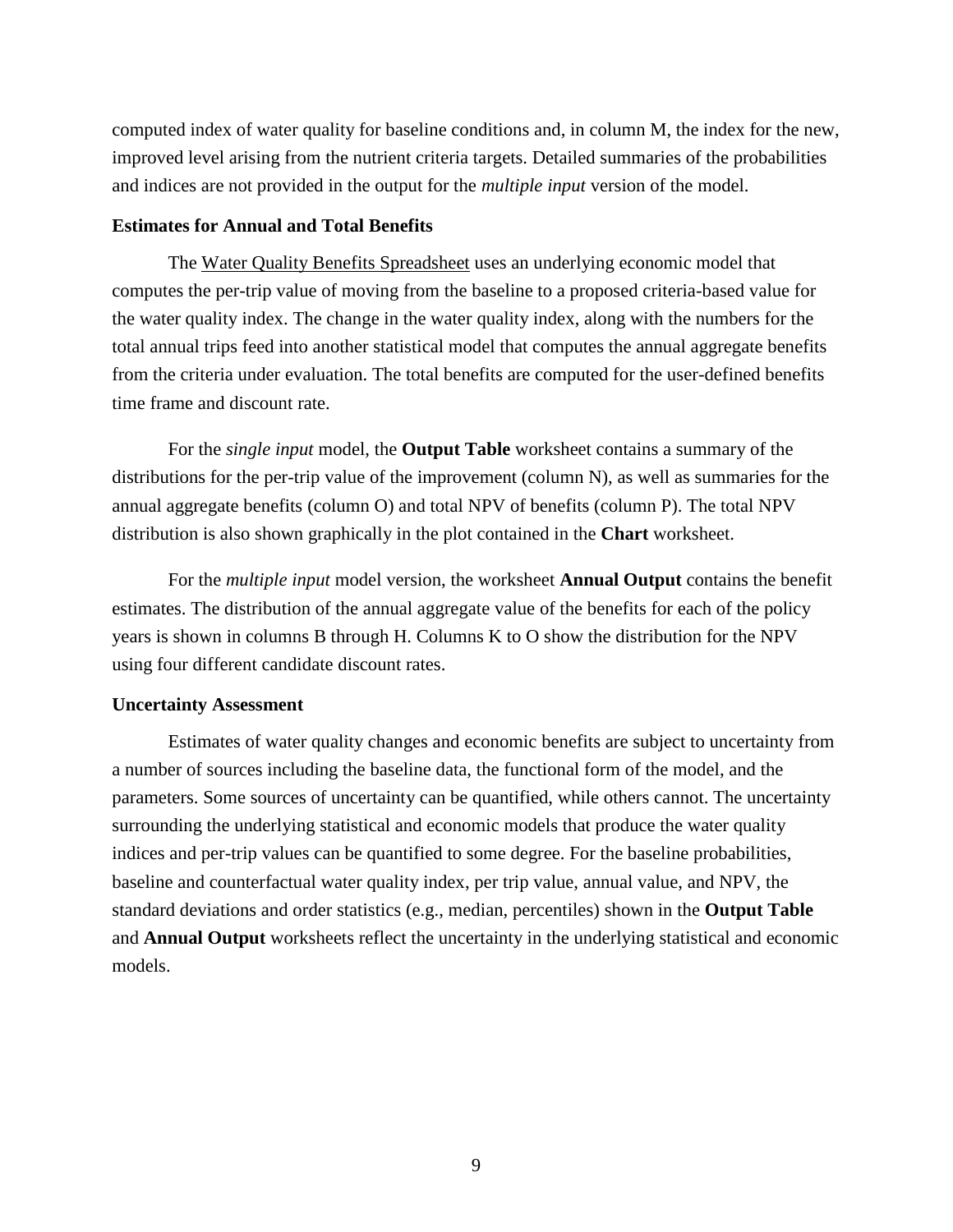# **SECTION 6 TECHNICAL DETAILS**

<span id="page-12-0"></span>The spreadsheet has been programmed to implement a simple version of the Water Quality Benefits model in a way that does not require the user to engage with the technical details underlying the calculations. A full technical description of the protocol and its development can be found in the documents associated with the research project listed in Section 8. Here we provide a brief overview of the technical features of the spreadsheet.

#### <span id="page-12-1"></span>**Imputation**

Computation of the baseline and target water quality indexes requires readings for TN, TP, CLA, S, and T. The baseline index computation uses the water quality data entered by the user. Because only TN, TP, and CLA are required, the program needs to be able to impute S and/or T when they are not provided. For this imputation, we use results from a collection of linear regressions. For S, the regressions are

| $\frac{1}{2}$              |                                                                                                                                                                                                     |
|----------------------------|-----------------------------------------------------------------------------------------------------------------------------------------------------------------------------------------------------|
|                            | $\ln S = \beta_0 + \beta_1 \ln TN + \beta_2 \ln TP + \beta_3 \ln CLA + \varepsilon$<br>$\ln S = \beta_0 + \beta_1 \ln TN + \beta_2 \ln TP + \beta_3 \ln CLA + \beta_4 \ln T + \varepsilon$          |
| For T, the regressions are | $\ln T = \delta_0 + \delta_1 \ln TN + \delta_2 \ln TP + \delta_3 \ln CLA + \varepsilon$<br>$\ln T = \delta_0 + \delta_1 \ln TN + \delta_2 \ln TP + \delta_3 \ln CLA + \delta_4 \ln S + \varepsilon$ |

where  $\beta$  and  $\delta$  are the estimated coefficients from the regressions and  $\varepsilon$  is the error term. We have estimated the  $\beta$ 's and  $\delta$ 's in these four equations using a data set of water quality readings taken in reservoirs throughout the state of North Carolina. The equations are used to impute values for S and/or T using the values for the other water quality measures, with the particular equation(s) selected based on the configuration of data the user has provided. For example, if the user has provided measures for *TN*, *TP*, and *CLA,* imputations for *S* and *T* are computed as

$$
\hat{S} = \exp\left(\hat{\beta}_0 + \hat{\beta}_1 \ln TN_u + \hat{\beta}_2 \ln TP_u + \hat{\beta}_3 \ln CLA_u + \sigma^2 / 2\right)
$$

and

$$
\hat{T} = \exp\left(\hat{\delta}_0 + \hat{\delta}_1 \ln TN_u + \hat{\delta}_2 \ln TP_u + \hat{\delta}_3 \ln CLA_u + \sigma^2 / 2\right)
$$

respectively, where  $TN_u$ ,  $TP_u$ , and  $CLA_u$  are the parameter values entered by the user, and  $\sigma$  is an estimate for the standard deviation of  $\varepsilon$ . Although this imputation capability is provided, we believe it will usually be best to use actual monitoring station readings (or a more lake-specific imputation approach) for specifying the baseline levels of turbidity and Secchi depth.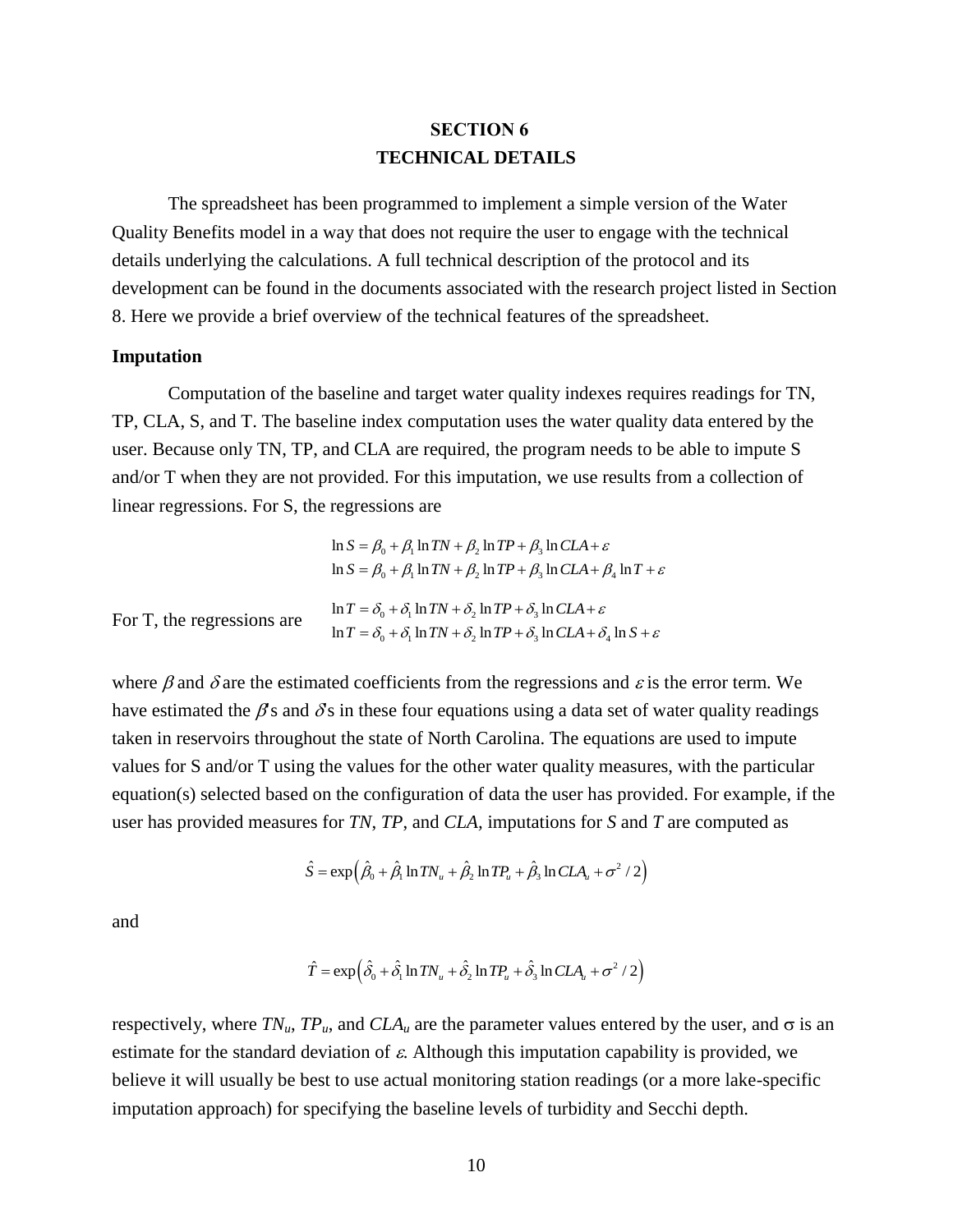Similarly, target (or counterfactual) water quality criteria are imputed using the targets the user has entered. For this imputation, a large collection of regressions was estimated, which included all possible combinations of the water quality variables on the left- and right-hand sides:

$$
\ln TN = \gamma_0 + \gamma_1 \ln CLA + \varepsilon
$$
  
\n
$$
\ln TP = \gamma_0 + \gamma_1 \ln CLA + \varepsilon
$$
  
\n
$$
\ln S = \gamma_0 + \gamma_1 \ln CLA + \varepsilon
$$
  
\n
$$
\ln T = \gamma_0 + \gamma_1 \ln CLA + \varepsilon
$$
  
\n
$$
\ln TP = \gamma_0 + \gamma_1 \ln CLA + \gamma_2 TN + \varepsilon
$$
  
\n
$$
\ln S = \gamma_0 + \gamma_1 \ln CLA + \gamma_2 TN + \varepsilon
$$
  
\n
$$
\ln T = \gamma_0 + \gamma_1 \ln CLA + \gamma_2 TN + \varepsilon
$$
  
\n
$$
\ln S = \gamma_0 + \gamma_1 \ln CLA + \gamma_2 TN + \gamma_3 TP + \varepsilon
$$
  
\n
$$
\ln T = \gamma_0 + \gamma_1 \ln CLA + \gamma_2 TN + \gamma_3 TP + \varepsilon
$$
  
\n:

The many  $\chi$  in these equations were estimated using the North Carolina water quality readings, and the results are coded into the model. Given the parameter(s) provided to define the counterfactual criteria and the baseline values, the program selects the appropriate equations and estimates, and uses them to impute the other counterfactual parameter values. For example, if the user provided values *CLAcf* and *TNcf* as the policy counterfactual, the remaining counterfactual pollution levels are computed as follows:

$$
T\hat{P}_{cf} = TP_b \times (CLA_{cf} / CLA_b)^{\gamma_1} \times (TN_{cf} / TN_b)^{\gamma_2}
$$
  
\n
$$
\hat{S}_{cf} = S_b \times (CLA_{cf} / CLA_b)^{\gamma_1} \times (TN_{cf} / TN_b)^{\gamma_2}
$$
  
\n
$$
\hat{T}_{cf} = T_b \times (CLA_{cf} / CLA_b)^{\gamma_1} \times (TN_{cf} / TN_b)^{\gamma_2},
$$

where the subscript *b*s are the baseline values for the pollutants. With these two steps all the water quality parameter values are available for use in the subsequent computations. Once again, it is preferable to use imputations for the missing criteria that are specific to the policy lake, if possible.

### <span id="page-13-0"></span>**Predicting Index Values**

 $\overline{a}$ 

The water quality index component of the spreadsheet uses the results of an expert elicitation framework to map values for TN, TP, CLA, S, and T into predictions for the water quality index.<sup>1</sup> In particular, as part of a larger project a sample of water quality experts reviewed different sets of readings for the five quality parameters and made a judgment on where a typical

 $1$ <sup>1</sup> The expert elicitation method is summarized in the project documents.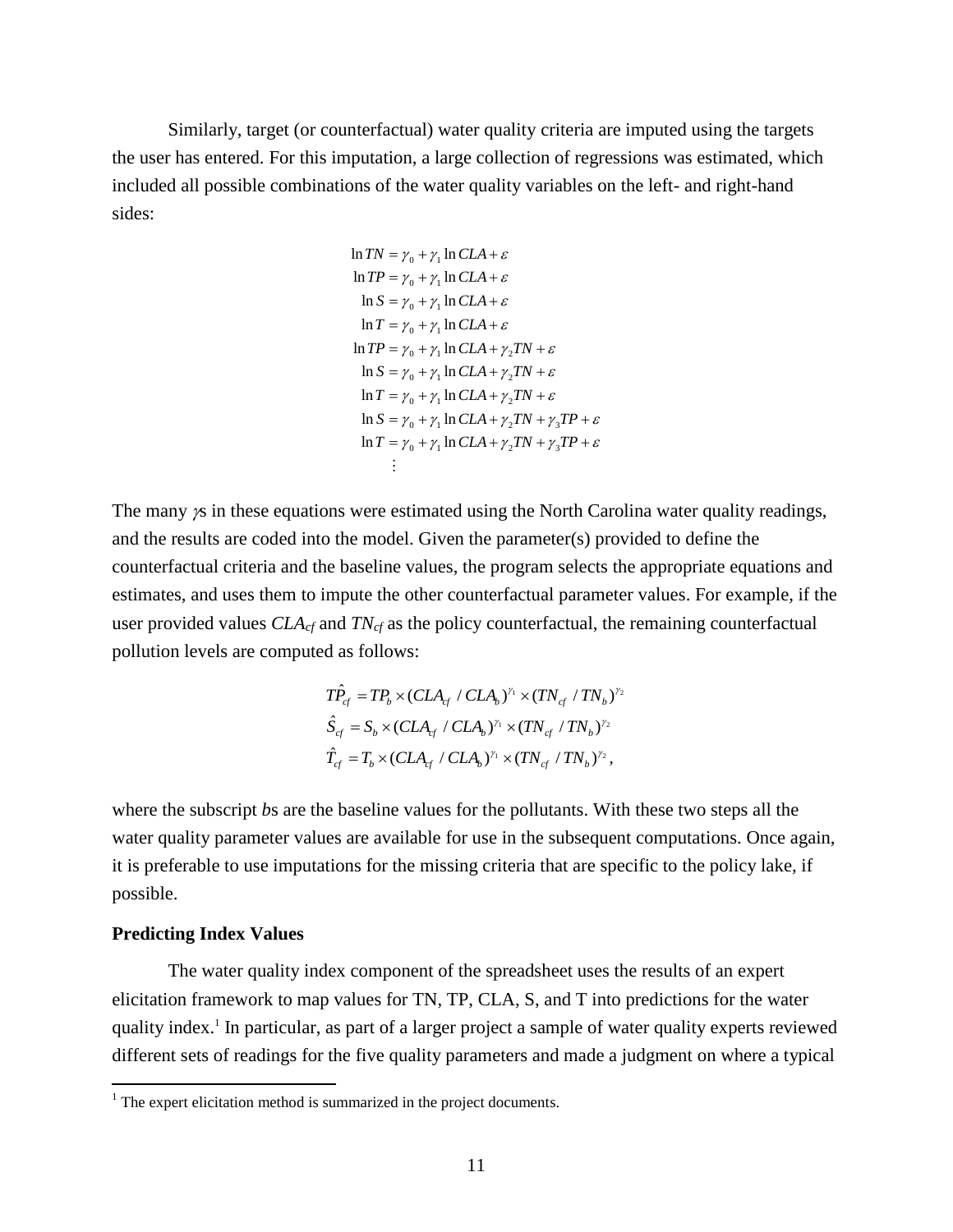lake producing these readings would fit in the qualitative A, ... ,E eutrophication scale. The resulting data were used to parameterize functions of the form  $p_j = f(TN,TP,CLA,S,T)$ , where  $p_j$ is the probability that a lake with the given readings is of quality type  $j$ , for  $j = A$ , ..., E. These functions are coded into the Water Quality Benefits Spreadsheet so that we can predict  $p_A$ ,..., $p_E$ for any row of water quality parameter readings. With these, the index value is simply

 $I(TN, TP, CLA, S, T) = (1 \times p_A) + (2 \times p_B) + (3 \times p_C) + (4 \times p_D) + (5 \times p_E) \cdot m$ 

### <span id="page-14-0"></span>**Predicting Economic Values**

The Water Quality Benefits Spreadsheet uses the results from an economic choice experiment survey to map values for  $I^0$  and  $I^1$ —the predicted index values at baseline and counterfactual water quality levels—to an estimate of the dollar-valued benefits a recreation visitor to the lake would receive from the improvement. This takes the form of a function  $g(I^0, I^1)$ , which is coded into the spreadsheet. Thus, we can predict the per-trip value of any improvement from the baseline to the user-provided counterfactual.

Define the per-trip value by PTV. The annual value (AV) is simply  $PTV \times T$ , where T is the number of trips to the lake expected per year. The total NPV of benefits for the counterfactual target is

$$
TV = \sum_{t=1}^{years} \frac{AV}{(1+r)^t},
$$

where *r* is a discount rate. Note that for  $r > 0$  the contribution of AV to TV is smaller as we move further out in time. When  $r = 0$  (i.e., we do not discount future benefits) the expression simplifies to  $TV = AV \times years$ .

#### <span id="page-14-1"></span>**Quantifying Uncertainty**

The functions *f*(∙) and *g*(∙) referred to above were estimated using a sample of lakes and the sample of survey respondents rather than entire populations. Thus, in standard statistical parlance, our estimates contain sampling error. We account for this by examining distributions for our estimates using bootstrapping, which provides distributions for the functions *f*(∙) and *g*(∙). We quantify the sampling error uncertainty in our estimates by computing predictions using a range of estimates for *f*(∙) and *g*(∙), all drawn from their underlying distribution.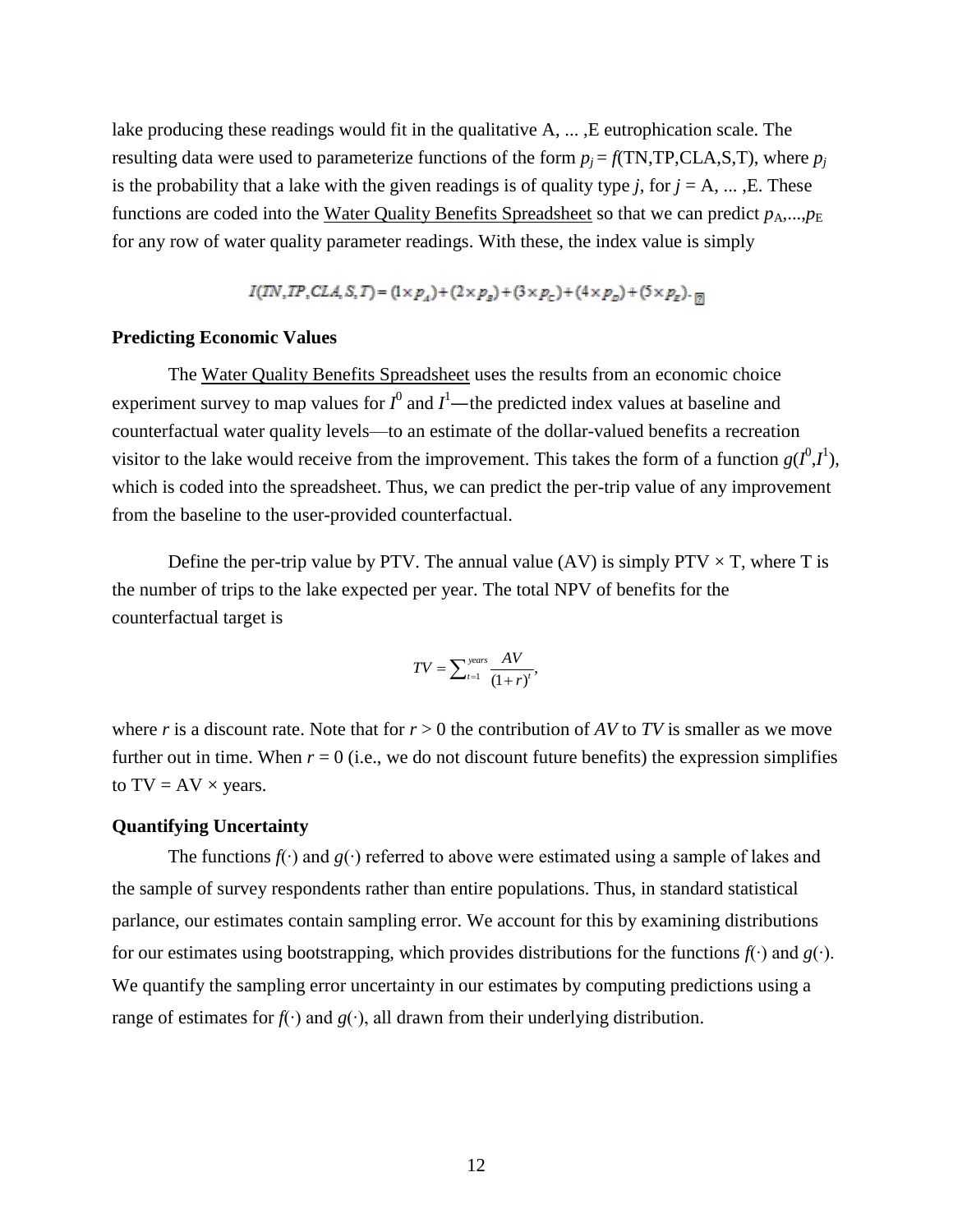# **SECTION 7 EXAMPLES**

<span id="page-15-0"></span>We present examples using both the single input and multiple input versions of the model.

### <span id="page-15-1"></span>**Example 1: Single Input Version**

Suppose baseline nutrient levels in a policy lake are summarized as follows:

| TN    | TP    | <b>CLA</b> |       | т      |
|-------|-------|------------|-------|--------|
| 1.052 | 0.109 | 44.813     | 0.708 | 13.870 |

Suppose as well that there are 900,000 recreation trips each year at this lake and that we want to evaluate a CLA standard of 40  $\mu$ g/l over a 10-year time horizon using a 5% discount rate. The **Input Data** worksheet would appear as follows:

| Lake Name    | <b>Total Nitrogen</b><br>(mg/l) | <b>Total Phosphorous</b><br>(mg/l) | Chlorophyll a<br>(ug/l) | Secchi Depth<br>(m) | Turbidity<br>(NTU) |  |
|--------------|---------------------------------|------------------------------------|-------------------------|---------------------|--------------------|--|
| Example Lake | 1.051648026                     | 0.108963455                        | 44.81270492             | 0.71                | 13.87              |  |
|              |                                 |                                    |                         |                     |                    |  |
|              |                                 |                                    |                         |                     |                    |  |
|              |                                 |                                    |                         |                     |                    |  |
|              |                                 |                                    |                         |                     |                    |  |
|              |                                 |                                    |                         |                     |                    |  |
|              |                                 |                                    |                         |                     |                    |  |
|              |                                 |                                    |                         |                     |                    |  |
|              |                                 |                                    |                         |                     |                    |  |
|              |                                 |                                    |                         |                     |                    |  |
|              |                                 |                                    |                         |                     |                    |  |
|              |                                 |                                    |                         |                     |                    |  |

To continue, the user clicks on the **Launch Model** button, which produces an editable form. The user enters the number of trips, discount rate, and the value of policy parameter(s) defining the standard and clicks on **run**. The worksheet **Output Table** will appear behind the form (which can be canceled away). An excerpt from the output showing the main policy information is provided here: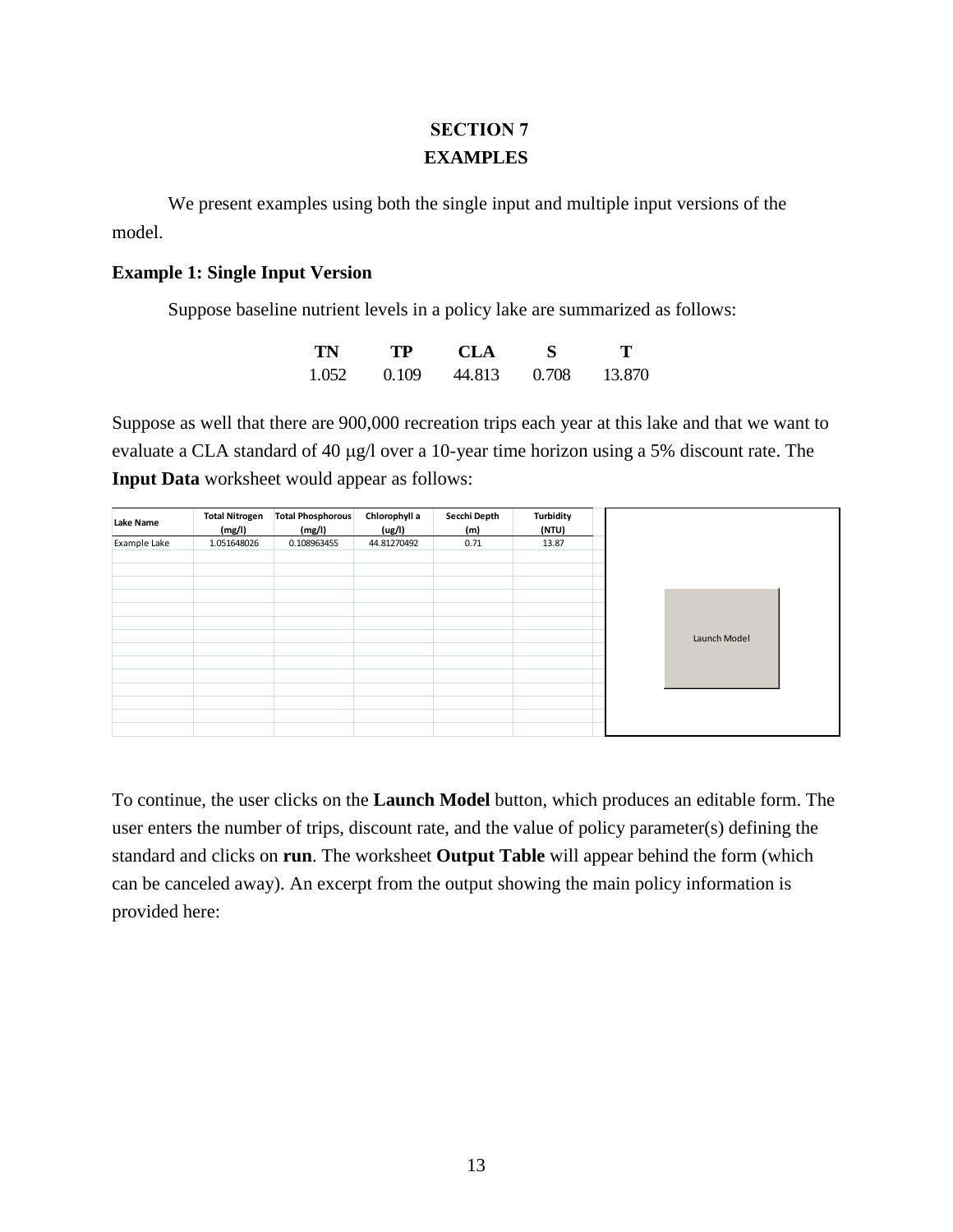|                     | <b>Water Quality Index</b> |                | <b>WTP per Trip</b> | Annual<br><b>Aggregate WTP</b> | <b>Net Present</b><br>Value (NPV) |  |
|---------------------|----------------------------|----------------|---------------------|--------------------------------|-----------------------------------|--|
|                     | <b>Baseline</b>            | Counterfactual |                     |                                |                                   |  |
| Mean (Xbar)         | 4.03                       | 3.89           | \$5.24              | \$4,714,761                    | \$36,406,135                      |  |
| St. Dev (s)         | 0.04                       | 0.04           | \$0.41              | \$369,148                      | \$2,850,463                       |  |
| Min                 | 3.90                       | 3.78           | \$4.48              | \$4,033,291                    | \$31,144,003                      |  |
| <b>1st Quartile</b> | 4.00                       | 3.87           | \$4.91              | \$4,419,731                    | \$34,127,990                      |  |
| Median              | 4.03                       | 3.89           | \$5.19              | \$4,673,987                    | \$36,091,291                      |  |
| 3rd Quartile        | 4.06                       | 3.91           | \$5.54              | \$4,984,312                    | \$38,487,538                      |  |
| <b>Max</b>          | 4.11                       | 3.97           | \$6.47              | \$5,822,892                    | \$44,962,826                      |  |

Note that the baseline mean water quality index estimate is 4.03 and that it improves to 3.89 under the policy. This generates \$5.24 in benefits per trip; the 10-year time frame and 5% discount rate lead to aggregate benefits of approximately \$36.4 million.

If information on S and T were not available at the baseline, the **Input Data** worksheet would appear as shown here:

| Lake Name    | <b>Total Nitrogen</b><br>(mg/l) | <b>Total Phosphorous</b><br>(mg/l) | Chlorophyll a<br>(ug/l) | Secchi Depth<br>(m) | Turbidity<br>(NTU) |
|--------------|---------------------------------|------------------------------------|-------------------------|---------------------|--------------------|
| Example Lake | 1.051648026                     | 0.108963455                        | 44.81270492             |                     |                    |
|              |                                 |                                    |                         |                     |                    |
|              |                                 |                                    |                         |                     |                    |
|              |                                 |                                    |                         |                     |                    |
|              |                                 |                                    |                         |                     |                    |
|              |                                 |                                    |                         |                     |                    |
|              |                                 |                                    |                         |                     |                    |
|              |                                 |                                    |                         |                     |                    |
|              |                                 |                                    |                         |                     |                    |
|              |                                 |                                    |                         |                     |                    |
|              |                                 |                                    |                         |                     |                    |
|              |                                 |                                    |                         |                     |                    |

After launching the model, the user will see the imputed values for S and T appear in red upon returning to the input information: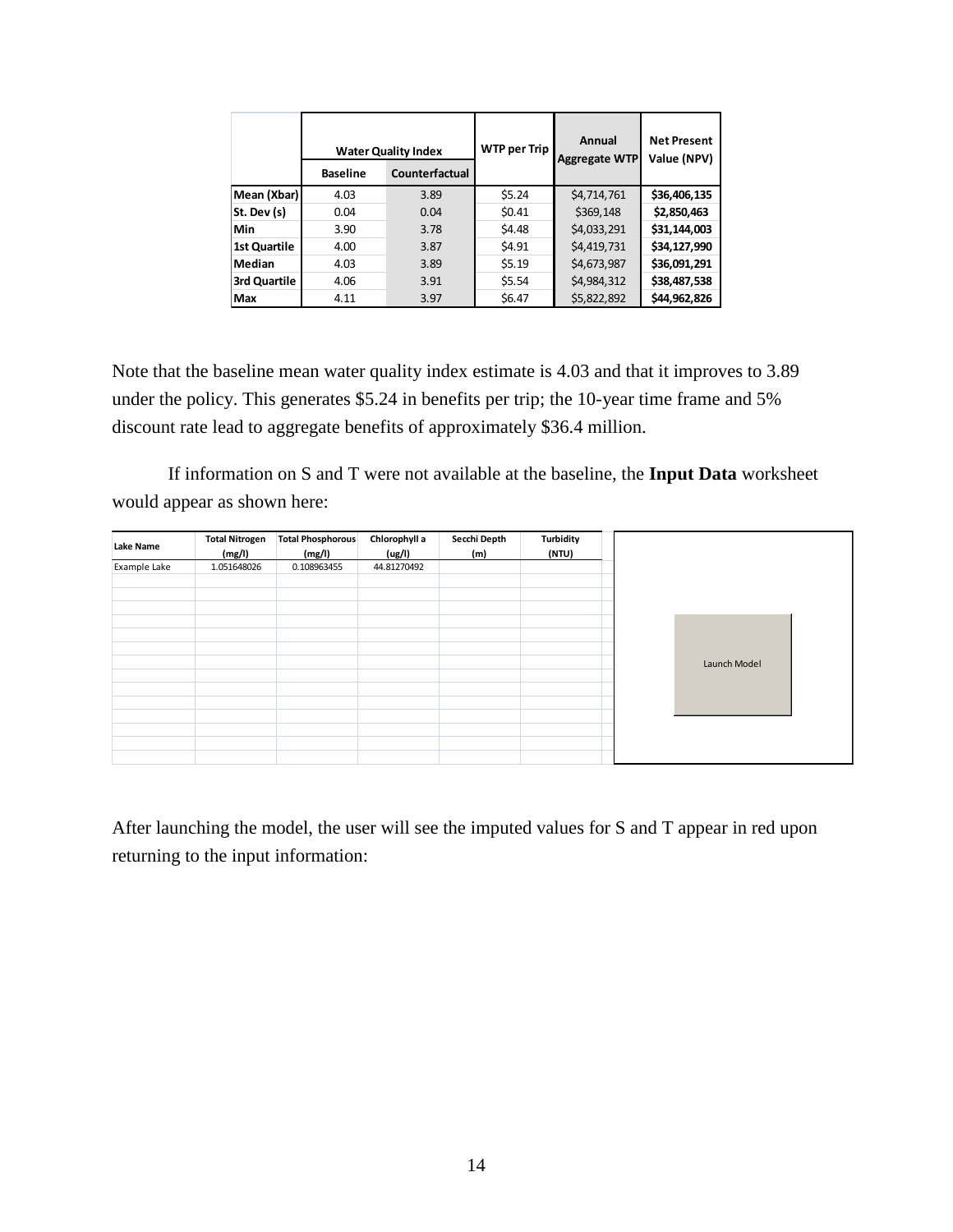| Lake Name    | <b>Total Nitrogen</b><br>(mg/l) | <b>Total Phosphorous</b><br>(mg/l) | Chlorophyll a<br>(ug/l) | Secchi Depth<br>(m) | <b>Turbidity</b><br>(NTU) |  |
|--------------|---------------------------------|------------------------------------|-------------------------|---------------------|---------------------------|--|
| Example Lake | 1.051648026                     | 0.108963455                        | 44.81270492             | 0.60                | 16.92                     |  |
|              |                                 |                                    |                         |                     |                           |  |
|              |                                 |                                    |                         |                     |                           |  |
|              |                                 |                                    |                         |                     |                           |  |
|              |                                 |                                    |                         |                     |                           |  |
|              |                                 |                                    |                         |                     |                           |  |
|              |                                 |                                    |                         |                     |                           |  |
|              |                                 |                                    |                         |                     |                           |  |
|              |                                 |                                    |                         |                     |                           |  |
|              |                                 |                                    |                         |                     |                           |  |
|              |                                 |                                    |                         |                     |                           |  |
|              |                                 |                                    |                         |                     |                           |  |

An excerpt from the **Output Table** given this change is:

|                     | <b>Baseline</b> | <b>Water Quality Index</b><br>Counterfactual | <b>WTP per Trip</b> | Annual<br><b>Aggregate WTP</b> | <b>Net Present</b><br>Value (NPV) |
|---------------------|-----------------|----------------------------------------------|---------------------|--------------------------------|-----------------------------------|
| Mean (Xbar)         | 4.07            | 3.93                                         | \$4.97              | \$4,470,310                    | \$34,518,548                      |
| St. Dev (s)         | 0.04            | 0.04                                         | \$0.40              | \$363,201                      | \$2,804,543                       |
| Min                 | 3.95            | 3.82                                         | \$4.11              | \$3,700,101                    | \$28,571,201                      |
| <b>1st Quartile</b> | 4.05            | 3.91                                         | \$4.70              | \$4,228,544                    | \$32,651,698                      |
| Median              | 4.07            | 3.93                                         | \$4.94              | \$4,446,375                    | \$34,333,732                      |
| 3rd Quartile        | 4.10            | 3.96                                         | \$5.22              | \$4,701,586                    | \$36,304,397                      |
| Max                 | 4.16            | 4.02                                         | \$6.20              | \$5,583,131                    | \$43,111,461                      |

The differences in model outputs arise from the differences between the observed and imputed baseline water quality values.

### <span id="page-17-0"></span>**Example 2: Multiple Input Version**

Suppose current nutrient levels in a lake are measured as follows:

| TN   | <b>TP</b> | <b>CLA</b> | S    | Т    |
|------|-----------|------------|------|------|
| 0.76 | 0.05      | 32.00      | 0.70 | 9.65 |

where these numbers are the medians of the quality reading distributions. For CLA the 75th percentile is 40  $\mu$ g/l and the 90th percentile is 62  $\mu$ g/l. Suppose as well that there are currently 500,000 recreation trips per year at this lake. Absent intervention, we expect median quality conditions will deteriorate 1% per year. We want to evaluate a CLA standard in which no more than 10% of readings are more than 40  $\mu$ g/l; that is, we want to shift the distribution so that the 90th percentile is 40  $\mu$ g/l. We estimate that the median of this shifted (counterfactual) distribution is 24  $\mu$ g/l. We are interested in evaluating a 10-year program. For the first 5 years,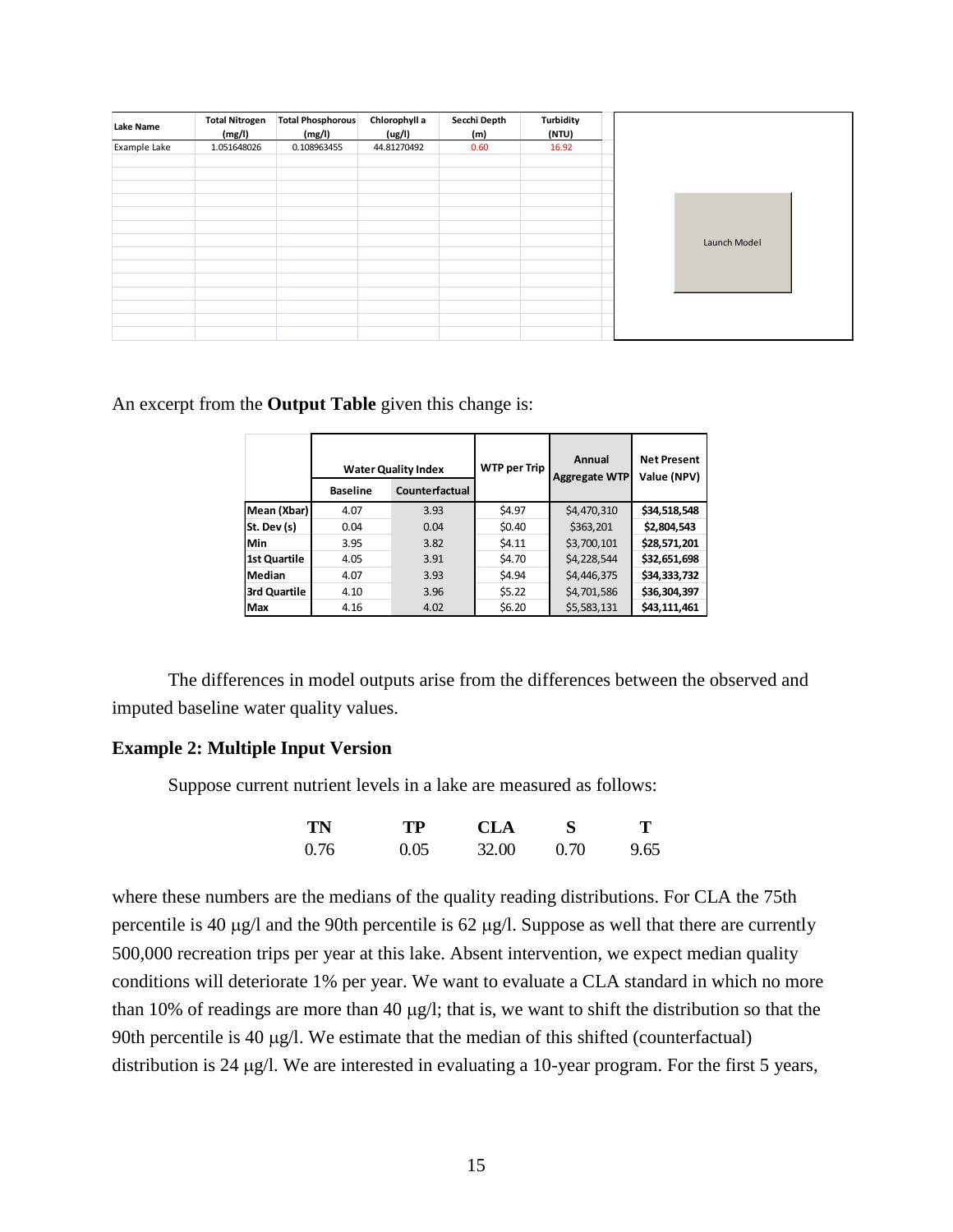we expect the median CLA will be 30 µg/l and that it will reach its policy goal of 24 µg/l in Year 6.

|                |              | <b>Baseline</b>                    |                                             |                         |                     |                    |  |
|----------------|--------------|------------------------------------|---------------------------------------------|-------------------------|---------------------|--------------------|--|
| Year           | <b>Trips</b> | <b>Total</b><br>Nitrogen<br>(mg/l) | <b>Total</b><br><b>Phosphorus</b><br>(mg/l) | Chlorophyll<br>a (ug/l) | Secchi Depth<br>(m) | Turbidity<br>(NTU) |  |
| 1              | 500000       | 0.76                               | 0.05                                        | 32.00                   | 0.70                | 9.65               |  |
| $\overline{2}$ | 500000       | 0.77                               | 0.05                                        | 32.32                   | 0.69                | 9.75               |  |
| 3              | 500000       | 0.78                               | 0.05                                        | 32.64                   | 0.69                | 9.84               |  |
| 4              | 500000       | 0.78                               | 0.05                                        | 32.97                   | 0.68                | 9.94               |  |
| 5              | 500000       | 0.79                               | 0.05                                        | 33.30                   | 0.67                | 10.04              |  |
| 6              | 500000       | 0.80                               | 0.05                                        | 33.63                   | 0.67                | 10.14              |  |
| 7              | 500000       | 0.81                               | 0.05                                        | 33.97                   | 0.66                | 10.24              |  |
| 8              | 500000       | 0.81                               | 0.05                                        | 34.31                   | 0.65                | 10.35              |  |
| 9              | 500000       | 0.82                               | 0.05                                        | 34.65                   | 0.65                | 10.45              |  |
| 10             | 500000       | 0.83                               | 0.05                                        | 35.00                   | 0.64                | 10.55              |  |

To evaluate this scenario, we set the *baseline* columns of the **Annual Input Data** worksheet as shown here:

We set the counterfactual columns as indicated below:

| Counterfactual                     |                                      |                         |                     |                           |  |  |  |  |
|------------------------------------|--------------------------------------|-------------------------|---------------------|---------------------------|--|--|--|--|
| <b>Total</b><br>Nitrogen<br>(mg/l) | <b>Total</b><br>Phosphorus<br>(mg/l) | Chlorophyll<br>a (ug/l) | Secchi Depth<br>(m) | <b>Turbidity</b><br>(NTU) |  |  |  |  |
|                                    |                                      | 30                      |                     |                           |  |  |  |  |
|                                    |                                      | 30                      |                     |                           |  |  |  |  |
|                                    |                                      | 30                      |                     |                           |  |  |  |  |
|                                    |                                      | 30                      |                     |                           |  |  |  |  |
|                                    |                                      | 30                      |                     |                           |  |  |  |  |
|                                    |                                      | 24                      |                     |                           |  |  |  |  |
|                                    |                                      | 24                      |                     |                           |  |  |  |  |
|                                    |                                      | 24                      |                     |                           |  |  |  |  |
|                                    |                                      | 24                      |                     |                           |  |  |  |  |
|                                    |                                      | 24                      |                     |                           |  |  |  |  |

To run the model, we click on the **Launch Annual Model** button. The **Annual Output** worksheet will appear. An excerpt from this page is shown here: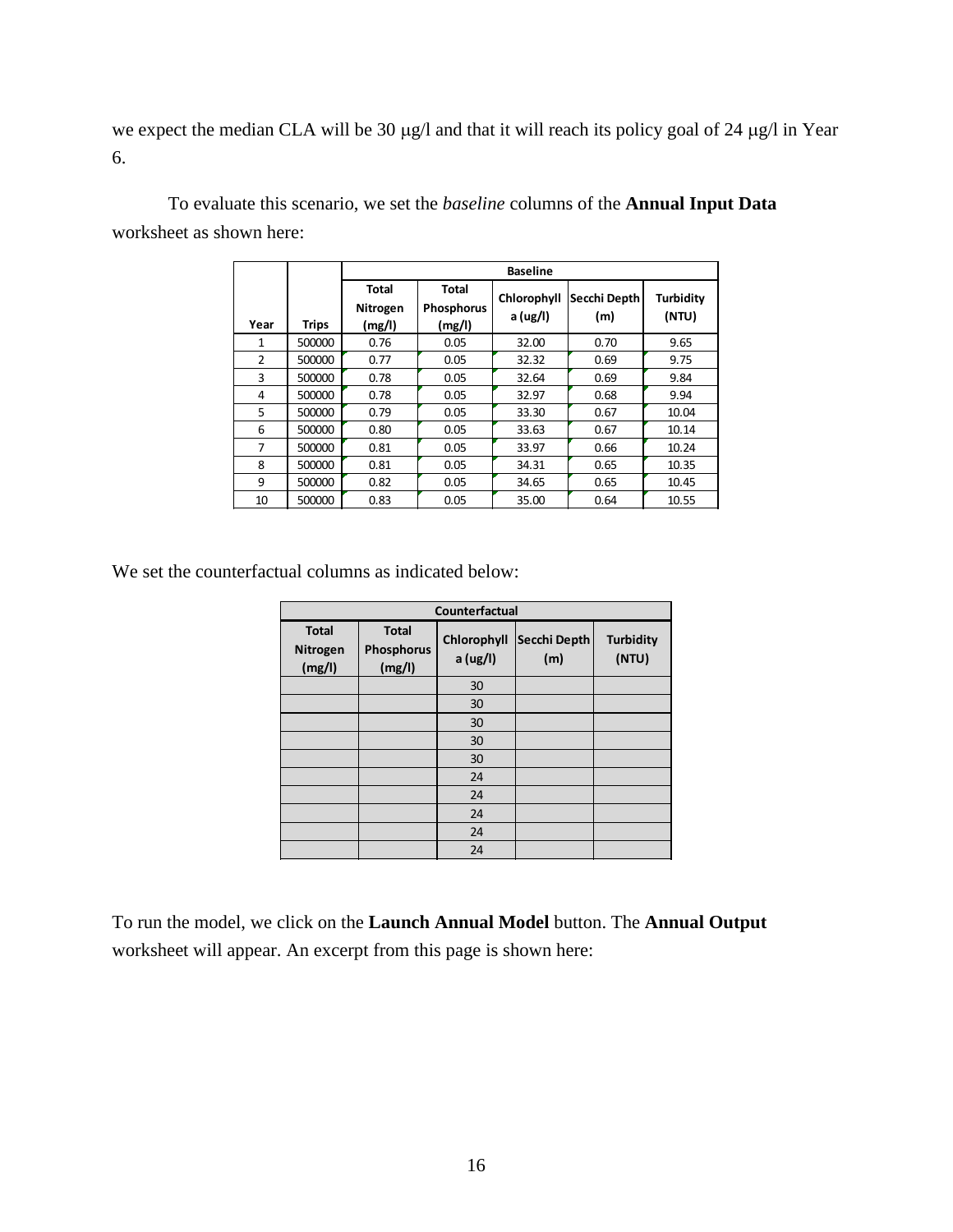| Discount Rate   Mean (Xbar) |              | <b>Min</b>  | <b>1st Quartile</b>                                             | <b>Median</b>             | 3rd Quartile | <b>Max</b>   |
|-----------------------------|--------------|-------------|-----------------------------------------------------------------|---------------------------|--------------|--------------|
| 0%                          | \$59,860,806 | \$4,041,694 | \$51,782,220                                                    | \$56,995,950              | \$59,937,098 | \$63,306,303 |
| 3%                          | \$48,648,881 |             | \$3,286,466 \$42,082,567                                        | \$46,317,401 \$48,711,483 |              | \$51,450,398 |
| 5%                          | \$42,627,188 |             | \$2,880,769 \$36,873,124                                        | \$40,582,311 \$42,682,331 |              | \$45,082,896 |
| 7%                          |              |             | \$37,527,646 \$2,537,141 \$32,461,474 \$35,725,584 \$37,576,408 |                           |              | \$39,690,531 |

The distribution of the total NPV is shown in the table, broken out by commonly used discount rates. For a 5% discount rate, the median estimate is approximately \$40.6 million. By returning to the **Annual Input Data** page, the user can view the imputed counterfactual values in red:

| Discount Rate   Mean (Xbar)                                                                                                                                                                                                                                |                                    | Min                                  | <b>1st Quartile</b>     | <b>Median</b>       | 3rd Quartile              | <b>Max</b> |  |  |  |
|------------------------------------------------------------------------------------------------------------------------------------------------------------------------------------------------------------------------------------------------------------|------------------------------------|--------------------------------------|-------------------------|---------------------|---------------------------|------------|--|--|--|
| 0%                                                                                                                                                                                                                                                         | \$59,860,806                       | \$4,041,694                          | \$51,782,220            | \$56,995,950        | \$59,937,098              | \$63,306,  |  |  |  |
| 3%                                                                                                                                                                                                                                                         | \$48,648,881                       | \$3,286,466                          | \$42,082,567            | \$46,317,401        | \$48,711,483              | \$51,450,  |  |  |  |
| 5%                                                                                                                                                                                                                                                         | \$42,627,188                       | \$2,880,769                          | \$36,873,124            | \$40,582,311        | \$42,682,331              | \$45,082,  |  |  |  |
| 7%                                                                                                                                                                                                                                                         | \$37,527,646                       | \$2,537,141                          | \$32,461,474            | \$35,725,584        | \$37,576,408              | \$39,690,  |  |  |  |
| listribution of the total NPV is shown in the table, broken out by commonly used d<br>For a 5% discount rate, the median estimate is approximately \$40.6 million. By re<br>Annual Input Data page, the user can view the imputed counterfactual values in |                                    |                                      |                         |                     |                           |            |  |  |  |
|                                                                                                                                                                                                                                                            | Counterfactual                     |                                      |                         |                     |                           |            |  |  |  |
|                                                                                                                                                                                                                                                            | <b>Total</b><br>Nitrogen<br>(mg/l) | <b>Total</b><br>Phosphorus<br>(mg/l) | Chlorophyll<br>a (ug/l) | Secchi Depth<br>(m) | <b>Turbidity</b><br>(NTU) |            |  |  |  |
|                                                                                                                                                                                                                                                            | 0.75                               | 0.05                                 | 30                      | 0.72                | 9.4                       |            |  |  |  |
|                                                                                                                                                                                                                                                            | 0.75                               | 0.05                                 | 30                      | 0.71                | 9.45                      |            |  |  |  |
|                                                                                                                                                                                                                                                            | 0.76                               | 0.05                                 | 30                      | 0.71                | 9.51                      |            |  |  |  |
|                                                                                                                                                                                                                                                            | 0.76                               | 0.05                                 | 30                      | 0.7                 | 9.57                      |            |  |  |  |
|                                                                                                                                                                                                                                                            | 0.77                               | 0.05                                 | 30                      | 0.7                 | 9.62                      |            |  |  |  |
|                                                                                                                                                                                                                                                            | 0.72<br>0.73                       | 0.05<br>0.05                         | 24<br>24                | 0.75<br>0.74        | 8.84<br>8.89              |            |  |  |  |
|                                                                                                                                                                                                                                                            | 0.73                               | 0.05                                 | 24                      | 0.74                | 8.94                      |            |  |  |  |
|                                                                                                                                                                                                                                                            | 0.74                               | 0.05                                 | 24                      | 0.73                | 9                         |            |  |  |  |
|                                                                                                                                                                                                                                                            | 0.74                               | 0.05                                 | 24                      | 0.73                | 9.05                      |            |  |  |  |
|                                                                                                                                                                                                                                                            |                                    |                                      |                         |                     |                           |            |  |  |  |
|                                                                                                                                                                                                                                                            |                                    |                                      | 17                      |                     |                           |            |  |  |  |